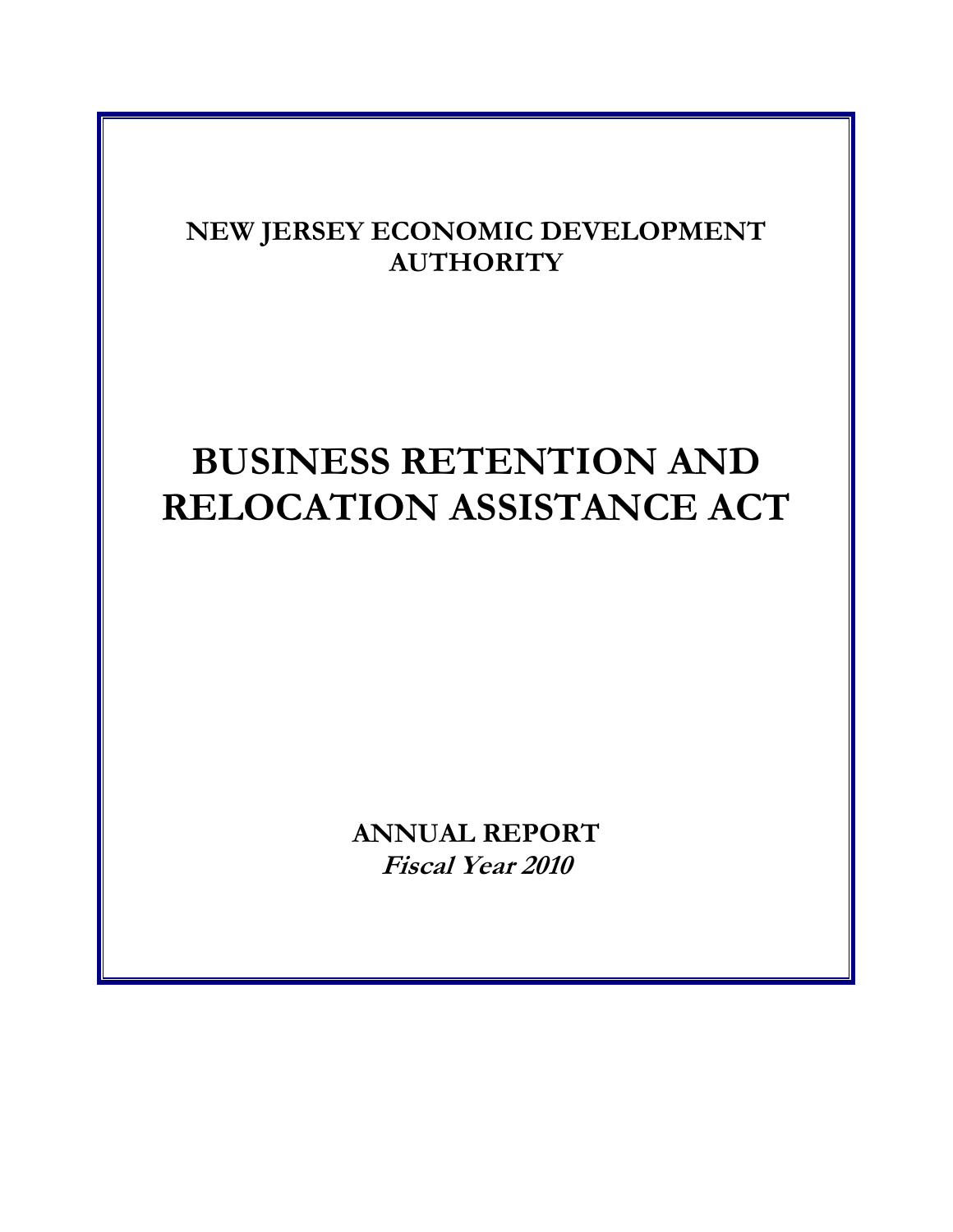#### **Introduction**

In accordance with P.L. 2004, c.65, the New Jersey Economic Development Authority (EDA) submits this report on FY10 activity for the following five programs that exist under the Business Retention and Relocation Assistance Act:

- 1. The Business Retention and Relocation Assistance Grant (BRRAG) Program;
- 2. The Sales and Use Tax Exemption (STX) Program;
- 3. The BRRAG Tax Credit Certificate Transfer Program (Transfer Program);
- 4. The Urban Enterprise Zone Energy Sales & Use Tax Exemption for Manufacturers Program; and
- 5. The Energy Sales Tax Exemption Program, Salem County.

#### Background

The Business Retention and Relocation Assistance Act was signed into law on June 30, 2004. This Act revised a retention program from 1996 and gave the State new tools in the effort to retain jobs under threat of leaving New Jersey. On January 13, 2008, the Business Retention and Relocation Assistance Act was amended by P.L. 2007, c.310, which reduced the program's eligibility threshold from 250 retained full-time jobs to 50 retained full-time jobs.

#### **Program Descriptions**

#### *1. Business Retention and Relocation Assistant Grant (BRRAG) Program*

The BRRAG Program is a one-time grant of corporation business tax credits (or insurance premiums tax credits as applicable) to businesses to assist them in retaining jobs and developing projects that relocate within the state. The purpose of the program is to encourage economic development, preserve existing jobs, and stimulate new job activity in New Jersey. To qualify, a business must meet the following eligibility criteria:

- Relocate a minimum of 50 retained full-time jobs from one or more locations within the state to a new business location or locations in the state; and
- Demonstrate that receipt of this incentive is a "material factor" in its decision not to relocate outside New Jersey for projects, except for projects with over 1,500 employees who may sign a lease six months prior to approval; and
- Be in operation in New Jersey for at least 10 years prior to filing an application, and
- Retain the relocation project jobs for a five-year period pursuant to a Project Agreement contract with the EDA.

The amount of the grant for a business relocating between 50 and 499 full-time employees can be up to \$1,500 per job and is scored based on a number of factors, such as the type of industry, quality of the jobs, and consistency with New Jersey's *Smart Growth* policies. Businesses relocating 500 or more full-time workers are eligible for a tax credit of \$1,500 per job retained. Businesses relocating 2,000 jobs or more into a designated urban center can qualify for a "bonus grant" of 50 percent in addition to their base grant amount.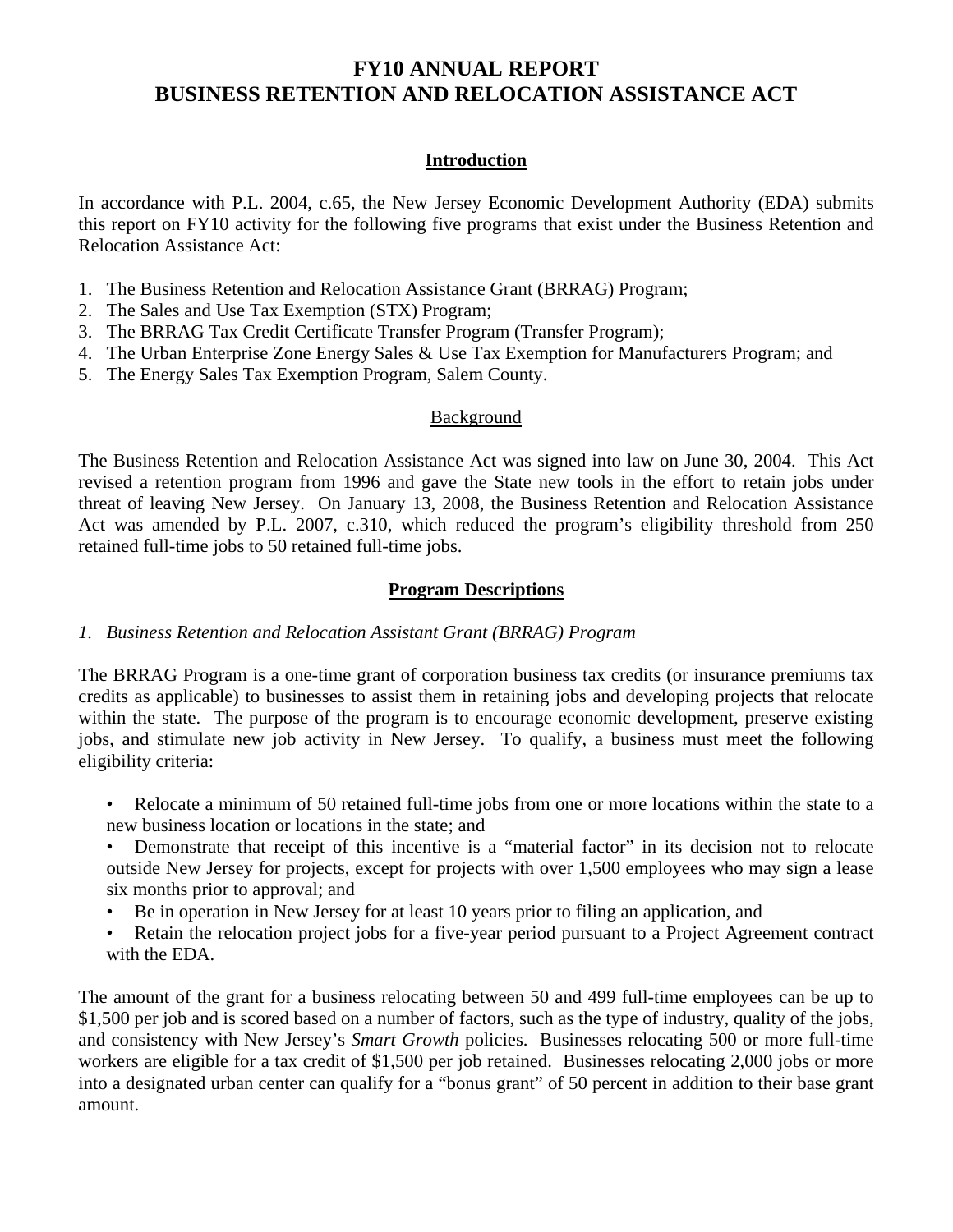The BRRAG program caps the tax credits that can be issued during any single fiscal year in New Jersey at \$20 million. Moreover, the credits issued to a business can be applied in the tax year issued or the tax year following issuance. The program rules also have a recapture or "claw back" provision for businesses that do not retain the necessary number of jobs for the agreed upon five-year period or that are otherwise in default according to the Project Agreement contract.

#### *2. Sales and Use Tax Exemption (STX) Program*

Under this program, qualifying businesses are exempt from sales and use tax for eligible property located or placed at a business location for a construction and/or renovation project. The sales tax exemption certificate, which applies only to property purchased for installation at the approved project, allows the business to purchase machinery, equipment, furniture, fixtures, and building materials for the project location without the imposition of sales and use tax. The exemption expires once the new facility is ready for occupancy. This program has a benefit recapture provision for businesses that do not retain the required number of jobs for five years or that default on other program conditions and requirements. To qualify for the program, a business must meet the following eligibility criteria:

- Businesses are required to have 1,000 or more employees in New Jersey and relocate 500 or more to a new location; or
- Life science, pharmaceutical, and manufacturing companies are eligible for the STX if they relocate 250 employees or more to a new research and development facility, a new headquarters, or a new manufacturing facility; and
- The project is located in a Smart Growth area as defined by the State Development and Redevelopment Plan; and
- The business must demonstrate that receipt of this incentive is a significant financial inducement in its decision not to relocate outside New Jersey; and
- Businesses must retain the relocation project jobs for a five-year period pursuant to a Project Agreement contract with the EDA.

## *3. BRRAG Tax Credit Certificate Transfer Program (Transfer Program)*

The Transfer Program allows companies with unused tax credits to surrender those credits for use by other businesses, provided that the taxpayer receiving the surrendered tax credits is not affiliated with the business that is surrendering its tax credits. The tax credits may be used by the company buying the credits in exchange for private financial assistance equal to at least 75 percent of the amount of the surrendered tax credit. The private financial assistance can be used to assist in the funding of costs incurred by the relocating business.

#### *4. Urban Enterprise Zone Energy Sales & Use Tax Exemption for Manufacturers Program*

This program provides an exemption of sales and use tax for retail sales of electricity and natural gas and their transport for eligible manufacturing businesses located in a New Jersey Urban Enterprise Zone (UEZ). To qualify for the program, a business must meet the following eligibility criteria:

• Manufacturers must be located in a UEZ with 250 or more employees, half of whom must be directly employed in the manufacturing process or be a vertically integrated combination of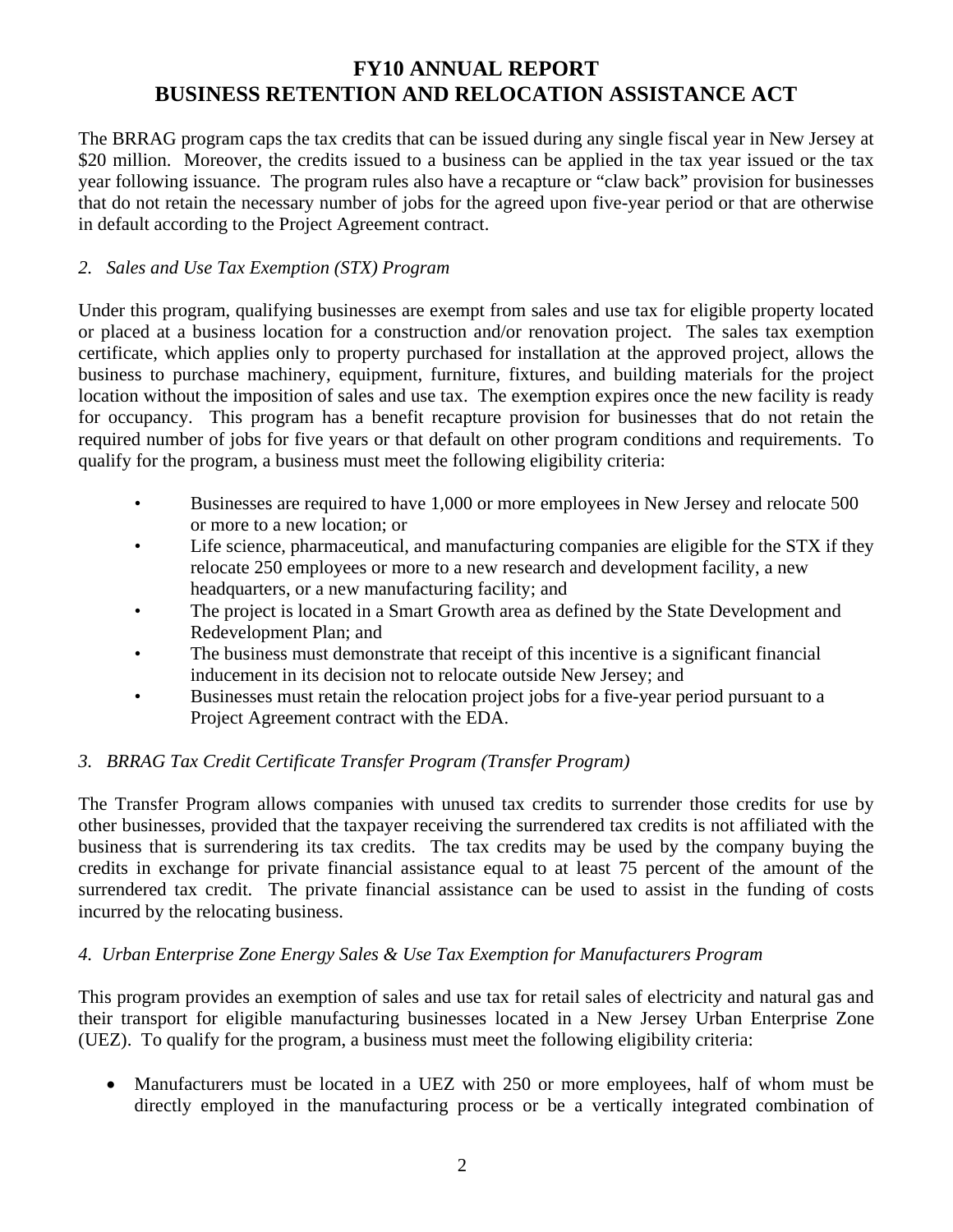businesses within a single Redevelopment Area manufacturing a single product that together employ at least 250 people, half of whom must be directly employed in a manufacturing process.

• Manufacturers must have UEZ certification and the electricity and natural gas must be consumed at the UEZ certified site.

#### 5. *Energy Sales Tax Exemption Program, Salem County*

Under this program, manufacturers in Salem County with 50 or more employees, at least 50 percent of whom are directly involved in the manufacturing process, are eligible for a sales tax exemption for electric and gas purchases.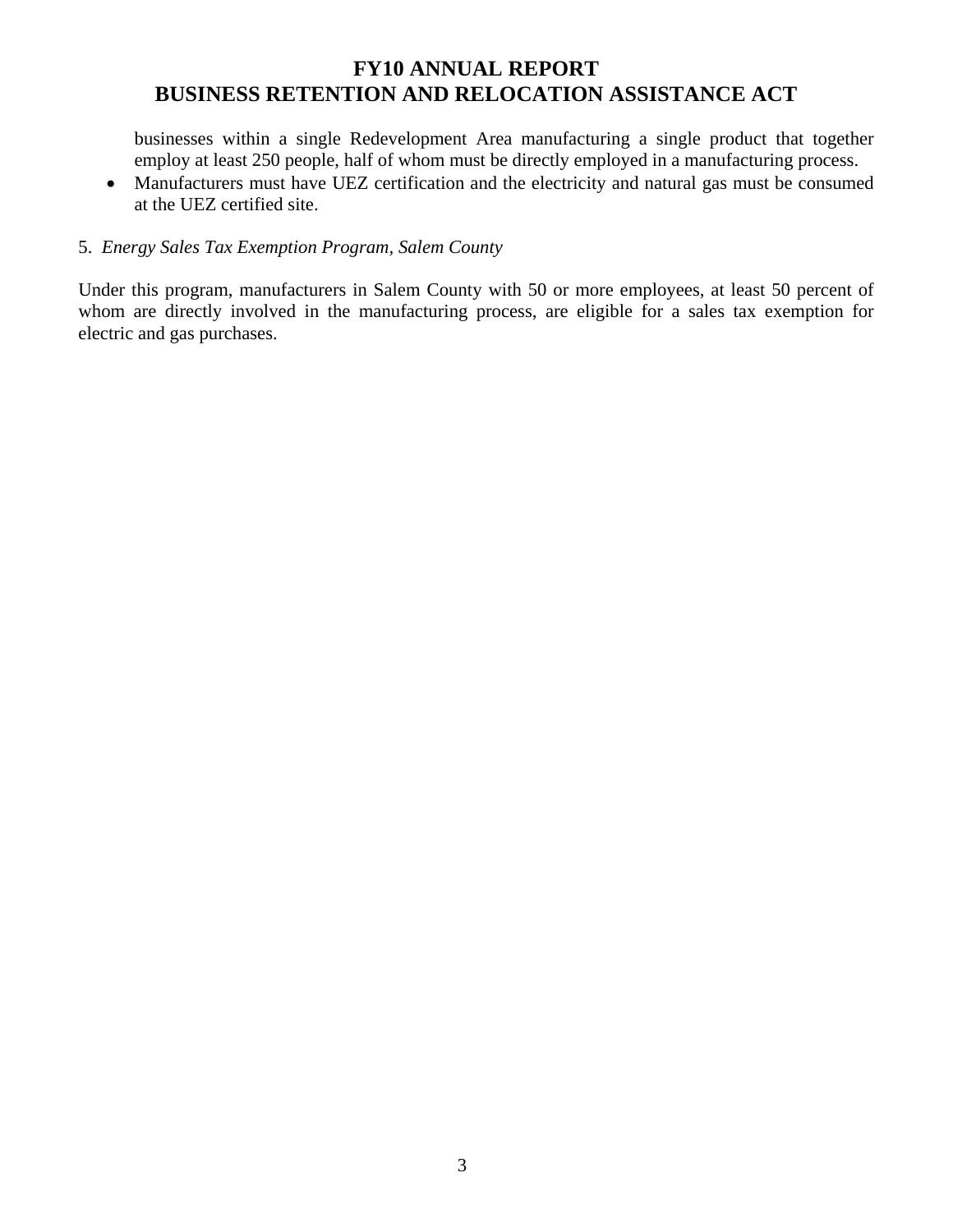#### **Jobs Retained FY10 BRRAG and STX Programs**

Fourteen BRRAG and STX grants were executed in FY10 (13 BRRAGs and one STX). These fourteen projects represent over \$480 million of new estimated capital investment and the retention of nearly 4,000 jobs in the Garden State. Following are the fourteen companies that executed BRRAG/STX Project Agreement contracts in FY10:

**\* Not all projects have utilized their tax credits as projects may not yet be completed.** 

| Company                | Program      | <b>Industry</b>       | Location          | <b>Estimated</b> | Capital           | <b>Jobs</b>     |  |  |
|------------------------|--------------|-----------------------|-------------------|------------------|-------------------|-----------------|--|--|
|                        |              |                       |                   | <b>Benefit</b>   | <b>Investment</b> | <b>Retained</b> |  |  |
| Dr. Leonard's          | <b>BRRAG</b> | Healthcare            | Edison/Middlesex  | \$88,800         | \$500,000         | 80              |  |  |
| Healthcare Corp.       |              |                       |                   |                  |                   |                 |  |  |
| Global Aerospace,      | <b>BRRAG</b> | Insurance             | Madison/Morris    | \$176,400        | \$850,000         | 147             |  |  |
| Inc.                   |              |                       |                   |                  |                   |                 |  |  |
| American Van           | <b>BRRAG</b> | Equipment             | Lakewood/Ocean    | \$89,700         | \$7,500,000       | 69              |  |  |
| Equipment              |              | Manufacturing         |                   |                  |                   |                 |  |  |
| <b>Direct Cabinet</b>  | <b>BRRAG</b> | Cabinetry             | South Brunswick/  | \$62,400         | \$682,880         | 52              |  |  |
| <b>Sales</b>           |              |                       | Middlesex         |                  |                   |                 |  |  |
| <b>ImClone Systems</b> | <b>BRRAG</b> | <b>Biotech</b>        | Branchburg/       | \$350,000        | \$18,900,000      | 250             |  |  |
|                        |              |                       | Somerset          |                  |                   |                 |  |  |
| Diversified Foam       | <b>BRRAG</b> | Manufacturing         | Woolwich Twp./    | \$78,000         | \$4,125,000       | 60              |  |  |
| Products               |              |                       | Gloucester        |                  |                   |                 |  |  |
| Williams Sonoma        | <b>BRRAG</b> | Warehouse/            | <b>TBD</b>        | \$129,600        | \$1,500,000       | 108             |  |  |
| Direct                 |              | Distribution          |                   |                  |                   |                 |  |  |
| <b>Burlington Coat</b> | <b>BRRAG</b> | Apparel               | Edgewater Park/   | \$72,000         | \$475,000         | 60              |  |  |
| Factory                |              |                       | <b>Burlington</b> |                  |                   |                 |  |  |
| <b>ID</b> Systems      | <b>BRRAG</b> | Electronics           | <b>TBD</b>        | \$60,500         | \$400,000         | 55              |  |  |
| <b>Pinnacle Foods</b>  | <b>BRRAG</b> | Food                  | Cherry Hill/      | \$186,200        | \$4,670,000       | 133             |  |  |
| Group                  |              | Manufacturing         | Camden            |                  |                   |                 |  |  |
| <b>InVentiv Health</b> | <b>BRRAG</b> | Pharma                | Franklin          | \$519,000        | \$9,500,000       | 346             |  |  |
|                        |              |                       | Twp./Somerset     |                  |                   |                 |  |  |
| Abbott Point of        | <b>BRRAG</b> | <b>Medical Device</b> | Princeton/Mercer  | \$246,400        | \$3,000,000       | 198             |  |  |
| Care                   |              |                       |                   |                  |                   |                 |  |  |
| Wyndham                | <b>BRRAG</b> | Hospitality           | Parsippany/Morris | \$1,557,000      | \$16,372,500      | 1,038           |  |  |
| Worldwide              |              |                       |                   |                  |                   |                 |  |  |
| Corporation            |              |                       |                   |                  |                   |                 |  |  |
| <b>BRRAG</b>           | 13           |                       |                   | \$3,616,000      | \$68,475,380      | 2,574           |  |  |
| <b>SUBTOTAL</b>        | projects     |                       |                   |                  |                   |                 |  |  |
| The Chubb              | <b>STX</b>   | Insurance             | Readington/       | \$28,956,550     | \$413,665,000     | 1,300           |  |  |
| Corporation            |              |                       | Hunterdon         |                  |                   |                 |  |  |
| <b>GRAND TOTAL</b>     | 14           |                       |                   | \$32,572,550     | \$482,140,380     | 3,874           |  |  |
|                        | projects     |                       |                   |                  |                   |                 |  |  |

**\*Since the program's inception, 40 BRRAG and STX projects have been executed with 39 companies for a total estimated benefit of nearly \$83 million. This assistance has resulted in the retention of nearly 20,000 jobs and leveraged over \$2 billion in private investment in New Jersey. A detailed list of cumulative activity for BRRAG and STX to date can be found in Exhibit A. Not all projects have utilized their tax credits as projects may not yet be completed.**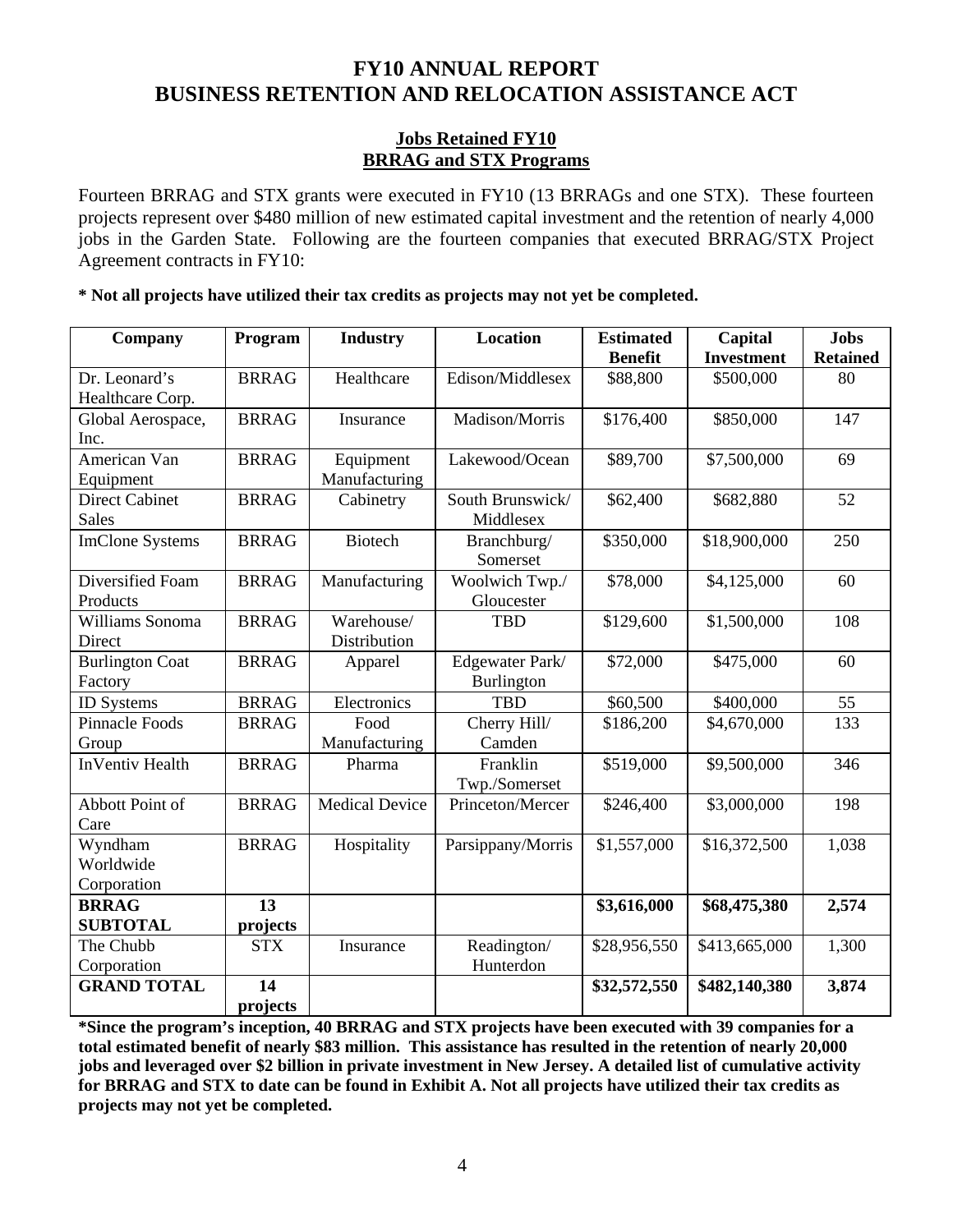#### **Project Summaries BRRAG Project Agreements Executed FY10**

- **Dr. Leonard's Healthcare Corp.** operates an online general goods store selling items ranging from home healthcare equipment and remedies to apparel, personal products, wallets, jewelry, watches, home furnishings and accessories, exercise equipment, and herbal supplements. This project involves the renovation of the company's main facility in Edison. The company plans to invest nearly \$500,000 in this project. Pennsylvania and Ohio also competed for this project.
- **Global Aerospace, Inc.** is a major provider of insurance for all types of general aviation operations and satellite risks. It is the primary insurer for many of the nation's major airlines, as well as the product liability insurer for Boeing, Honeywell, and other leading aerospace manufacturers. This project involves the relocation of 154 employees from Short Hills to a new facility in Madison. Global Aerospace plans to invest \$850,000 into this relocation. Kansas and New York also competed for this project.
- **American Van Equipment** is a manufacturer of commercial van and truck equipment. This project involves the relocation of 69 employees to a new facility in Lakewood.
- **Direct Cabinet Sales** designs, distributes, and installs kitchen cabinetry and related products for the residential, commercial, and new construction markets. This project involves the consolidation of 52 jobs from six locations throughout the state to a single location in South Brunswick. The company expects to invest just over \$682,000 into the project. Kentucky also competed for this project.
- **ImClone Systems** is a biotechnology company in the field of cancer drug development and production. This project involves the relocation of 250 jobs to a new location in Branchburg related to the company's. The company was also approved for \$283,500 in STX benefit.
- **Diversified Foam Products** is a privately owned company that primarily fabricates and converts flexible foam parts for original equipment manufacturers and distributes the flooring, major appliance, automotive, medical, sports, and construction industries. This project involves the consolidation of 68 jobs from four locations in Pennsauken to a single location in Woolwich Township. The company expects to create 30 new jobs and invest over \$4 million into the relocation. Pennsylvania also competed for this project.
- **Williams-Sonoma Direct** is a wholly owned subsidiary of Williams-Sonoma Inc., a specialty retailer of products for the home. Founded in 1956 and doing business in New Jersey since 1983, Williams-Sonoma also includes the retail segments of Pottery Barn, Pottery Barn Kids, West Elm, and Williams-Sonoma Home. This project includes the consolidation of 108 employees from Cranbury and Jamesburg to a single location to be determined in New Jersey. The company expects to create 175 new jobs and invest \$1.5 million into the relocation. Pennsylvania also competed for this project.
- **Burlington Coat Factory** is a national department store retail chain with 394 stores in 44 states and 28,000 employees nationwide. The company offers current, high-quality designer merchandise at prices up to 60% below those at other department stores. Burlington Coat Factory stores feature coats, apparel, shoes, and accessories for the entire family. This project involves the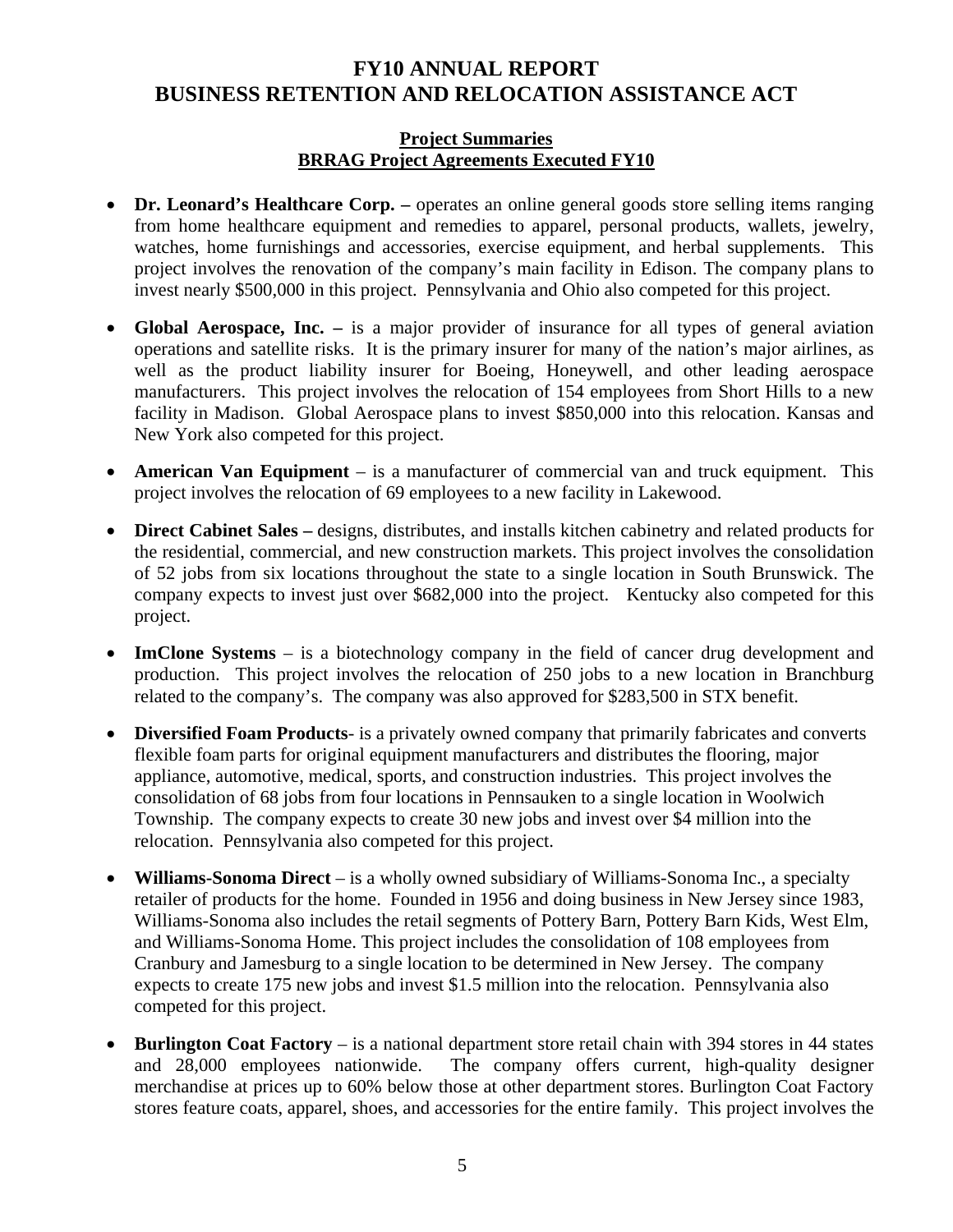relocation of 60 jobs from Burlington to Edgewater Park. The company expects to invest \$475,000 into the relocation. California also competed for this project.

- **ID Systems, Inc.** is a leading global provider of wireless solutions for securing, tracking, and managing high-value enterprise assets including industrial vehicles such as forklifts and airport group support equipment, as well as rental cars. This project includes the relocation of 55 jobs from Hackensack to a location to be determined in New Jersey. The company expects to create 25 new jobs and invest \$400,000 into the relocation. New York also competed for this project.
- **Pinnacle Foods Group** is a leading manufacturer, marketer, and distributor of high-quality, branded convenience food products that can be found in 80% of U.S. households. Among the brands Pinnacle produces and distributes includes Duncan Hines, Vlasic, Mrs. Butterworth's and Hungry Man frozen dinners. This project involves the relocation of 165 jobs to a new facility in Cherry Hill. The company expects to create 90 new jobs and invest over \$4.6 million into the relocation. Pennsylvania also competed for this project.
- **inVentiv Health** provides a broad range of communications and commercialization services to assist pharmaceutical and life sciences companies in the development of new drug products and medical devices. This project involves the consolidation of 453 jobs from three Somerset County locations to a single location in Franklin Township, NJ. The company expects to invest \$9.5 million on the project.
- **Abbott Point of Care** is involved in the development, manufacturing, and marketing of proprietary blood analysis products that provide immediate diagnostic results at point of patient care locations. This project involves the relocation of 198 employees from East Windsor to a single site in Princeton. The company expects to invest \$3 million in this project. Illinois and Canada also competed for this project.
- **Wyndham Worldwide Corporation** Wyndham Worldwide is one of the world's largest hospitality companies. It owns and operates hotels and resorts; develops, markets, and manages timeshares; and provides vacation exchange services to individuals and other services to resort developers and real estate investors. This project involves the relocation of 585 employees to a single site in Parsippany. The company expects to invest over \$16 million into this project.

#### **Project Summaries STX Project Agreements Executed FY10**

• **The Chubb Corporation** – is the  $11<sup>th</sup>$  largest property and casualty insurer in the United States and has a worldwide network of some 120 offices in 27 countries. In 2000, EDA approved assistance to Chubb through the Structured Finance program that provided for a sales tax exemption in the amount of \$413,665,000 for purchases of construction materials, furniture, fixtures, and equipment related to Chubb's expansion in Readington. Due to changes in the tax law, EDA is no longer able to offer a sales tax exemption under the Structure Finance Program, therefore, Chubb is retaining its exemption under the Sales and Use Tax Exemption Program.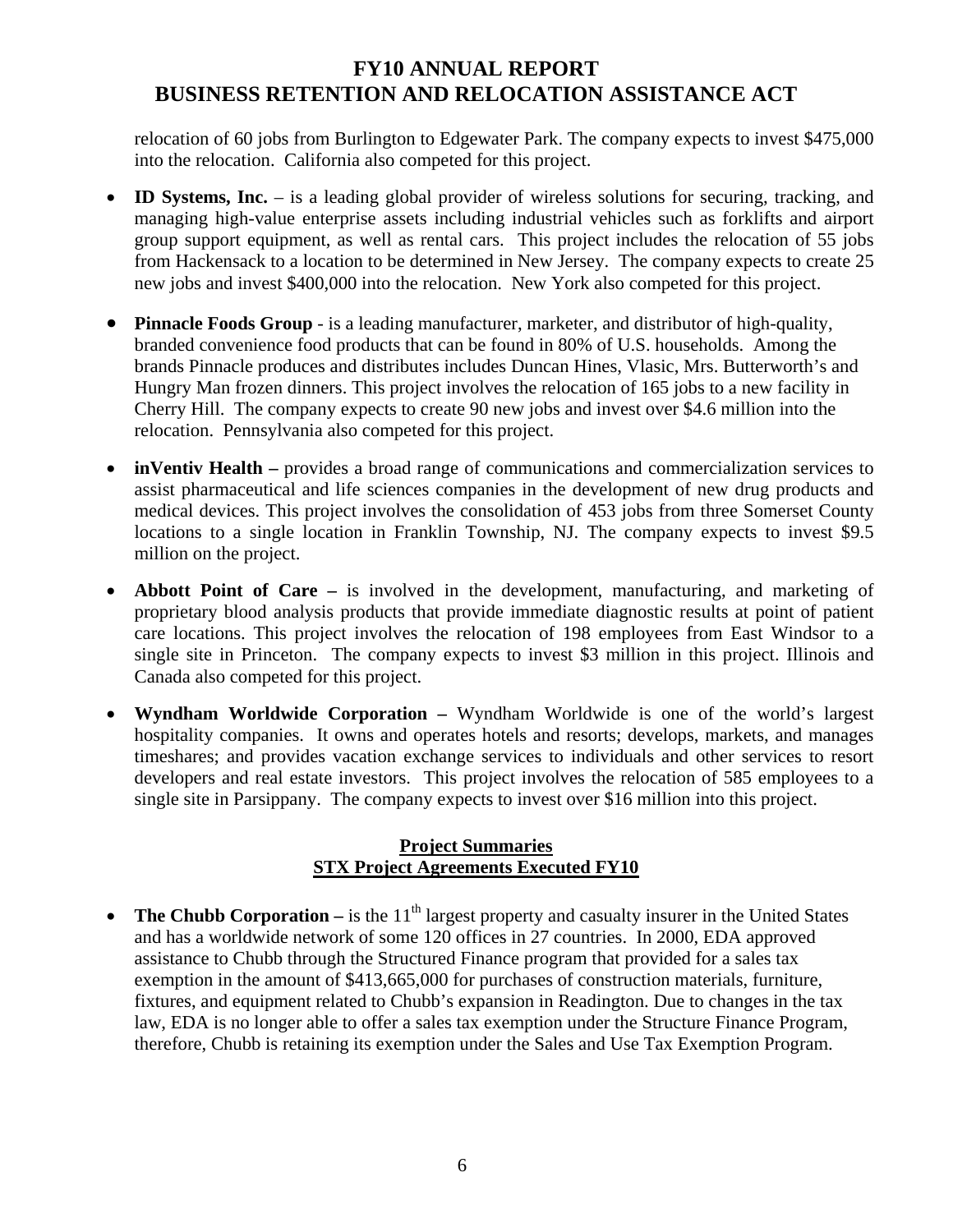#### **BRRAG Transfer Program Activity FY10**

The BRRAG Transfer Program allows companies with unused tax credits to surrender those credits for use by other businesses. The tax credits may be used by the company buying the credits in exchange for private financial assistance equal to at least 75 percent of the amount of the surrendered tax credit.

Following are the four companies that finalized BRRAG Transfer agreements in FY10:

| <b>Seller</b>          | <b>Value of Unused</b><br><b>Tax Credits</b> | <b>Buyer</b>    | <b>Sale Price of Tax</b><br><b>Credit</b> | <b>Sale Price as</b><br>Percentage of<br><b>Original Value</b> |  |
|------------------------|----------------------------------------------|-----------------|-------------------------------------------|----------------------------------------------------------------|--|
| Ernst & Young          | \$1,503,000                                  | New York Giants | \$1,202,400                               | 75%                                                            |  |
| <b>MRS</b> Associates  | \$355,200                                    | Apple Inc.      | \$325,008                                 | 75%                                                            |  |
| <b>KS</b> Engineers    | \$101,200                                    | Apple Inc.      | \$92,598                                  | 75%                                                            |  |
| American Van Equipment | \$89,700                                     | Apple Inc.      | \$82,075                                  | 75%                                                            |  |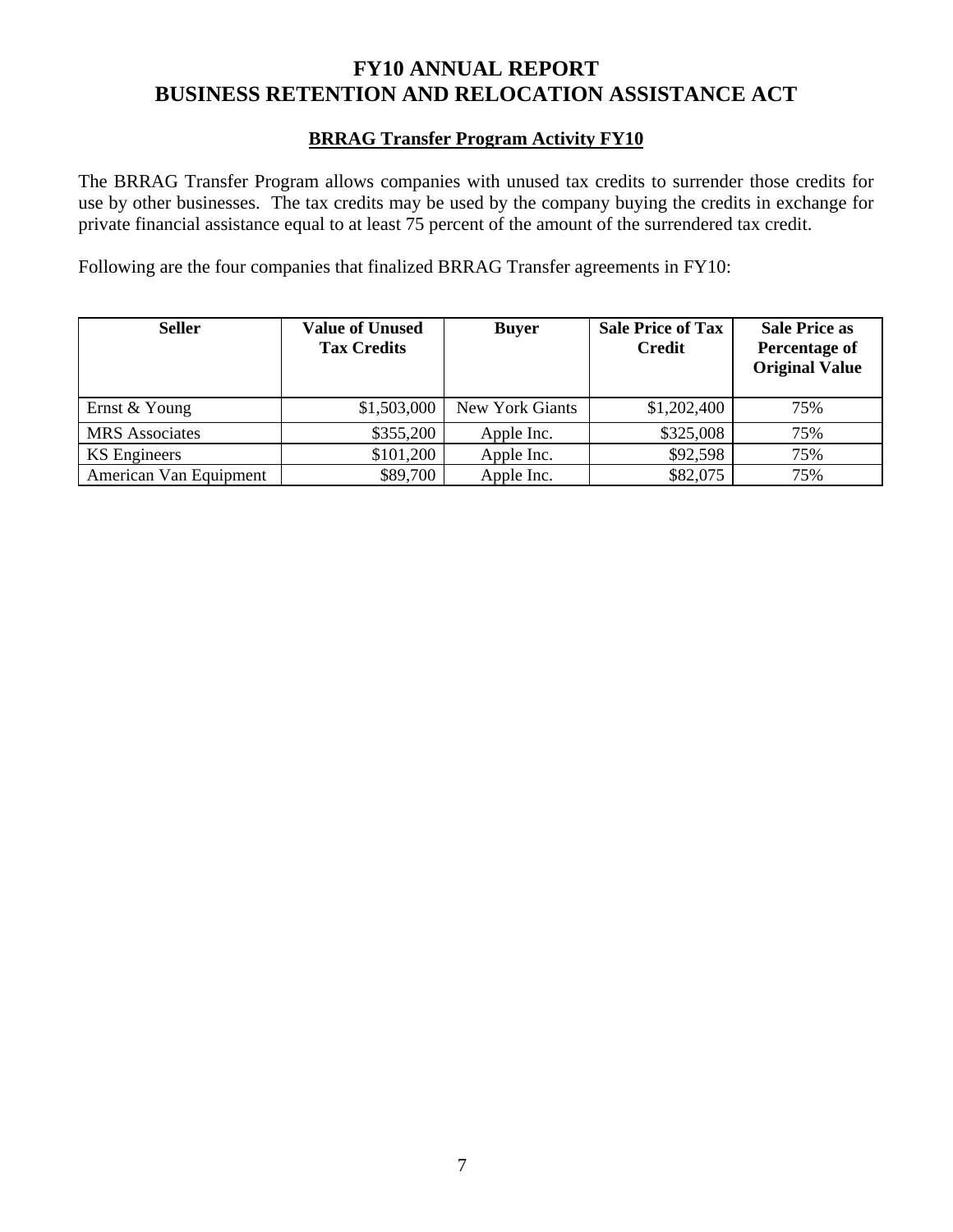#### **Urban Enterprise Zone (UEZ) Energy Sales & Use Tax Exemption for Manufacturers FY10 Program Activity**

This program provides for an exemption from sales and use tax for retail sales of electricity and natural gas and their transport consumed at UEZ-certified sites by qualified manufacturing businesses. The program eligibility criteria for UEZ-certified manufacturing businesses require at least 250 full-time personnel, at least 50 percent of whom are in the manufacturing process.

The following table identifies program participants at the conclusion of FY10 along with the estimated annual program benefit for each company:

| Company                    | UEZ                | County     | <b>Full-time</b> | <b>Estimated</b>      |
|----------------------------|--------------------|------------|------------------|-----------------------|
|                            |                    |            | <b>Jobs</b>      | <b>Annual Benefit</b> |
|                            |                    |            |                  |                       |
| Actavis Elizabeth, LLC     | Elizabeth          | Union      | 562              | \$231,000             |
| Alcan Global Pharma.       | Millville          | Cumberland | 521              | \$671,000             |
| Anheuser-Busch             | <b>Newark</b>      | Essex      | 546              | \$1,336,000           |
| Church & Dwight            | Lakewood           | Ocean      | 251              | \$1,500,000           |
| Durand Glass Mfg           | Millville          | Cumberland | 616              | \$1,014,000           |
| General Mills/Progresso    | Millville          | Cumberland | 527              | \$315,000             |
| Gerresheimer Glass         | Millville/Vineland | Cumberland | 968              | \$1,600,000           |
| Leone Industries           | <b>Bridgeton</b>   | Cumberland | 325              | \$825,000             |
| Mallinckrodt Baker         | Phillipsburg       | Warren     | 342              | \$347,000             |
| <b>Omni Baking Company</b> | Vineland           | Cumberland | 256              | \$132,000             |
| 10 companies               |                    |            | 4,914            | \$7,971,000           |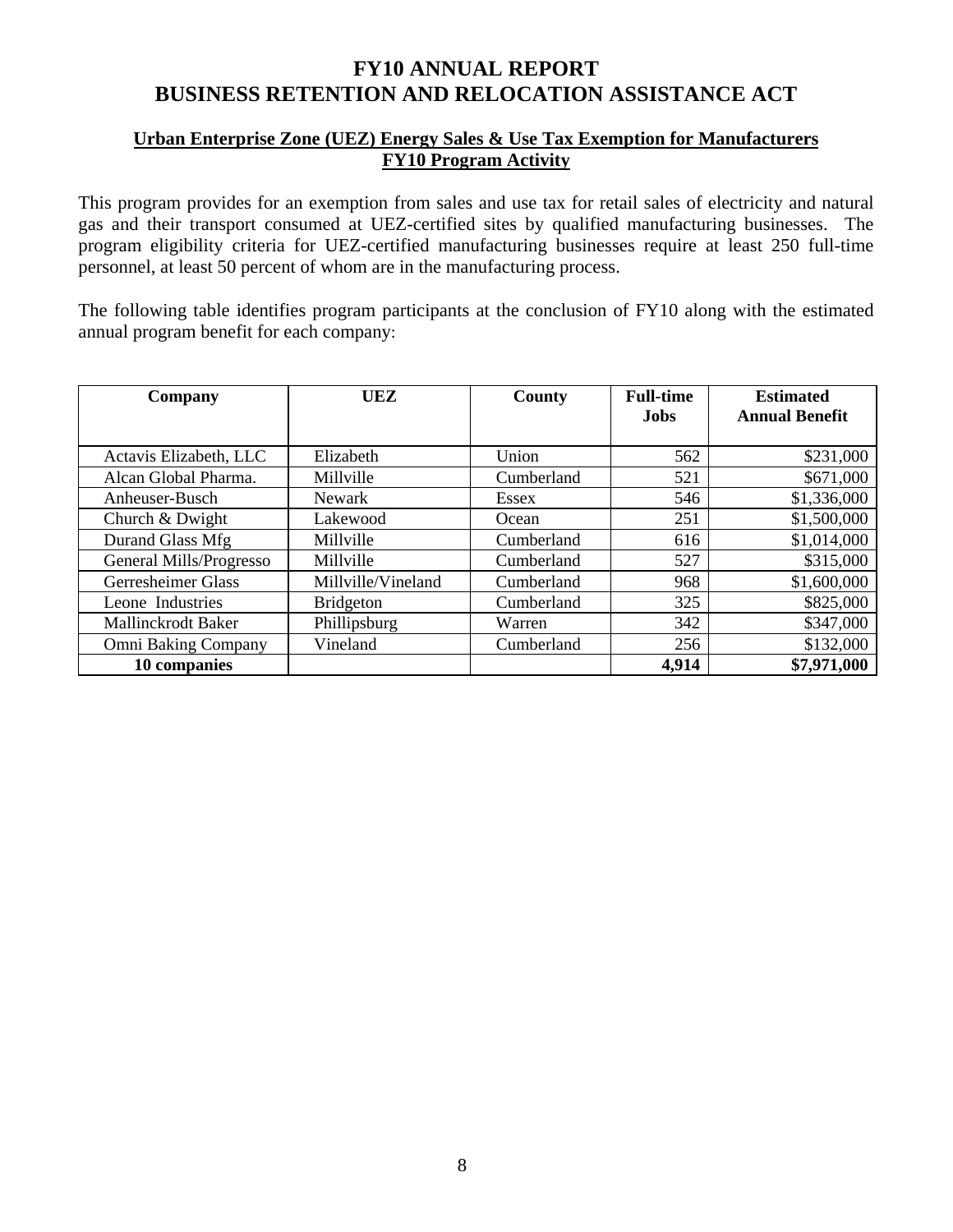### **Energy Tax Exemption Program, Salem County FY10 Program Activity**

Under this program, manufacturers in Salem County with 50 or more employees, at least 50 percent of whom are directly involved in the manufacturing process, are eligible for a sales tax exemption for electric and gas purchases. The following chart identifies program participants and benefits provided in FY10.

| Company                  | <b>Municipality</b> | <b>Full-Time</b> | <b>Estimated Annual Benefit</b> |
|--------------------------|---------------------|------------------|---------------------------------|
|                          |                     | <b>Jobs</b>      |                                 |
| <b>Anchor Glass</b>      | Salem City          | 290              | \$877,000                       |
| Cooper-Crouse-Hinds, LLC | Salem City          | 126              | \$10,700                        |
| J.E. Berkowitz, LP       | Oldmans             | 200              | \$79,000                        |
| Mannington Mills Inc.    | Salem City          | 610              | \$447,200                       |
| PolyOne Corporation      | Oldmans             | 65               | \$527,000                       |
| Siegfried (USA), Inc.    | Pennsville          | 163              | \$128,000                       |
| <b>6</b> companies       |                     | 1,454            | \$2,068,900                     |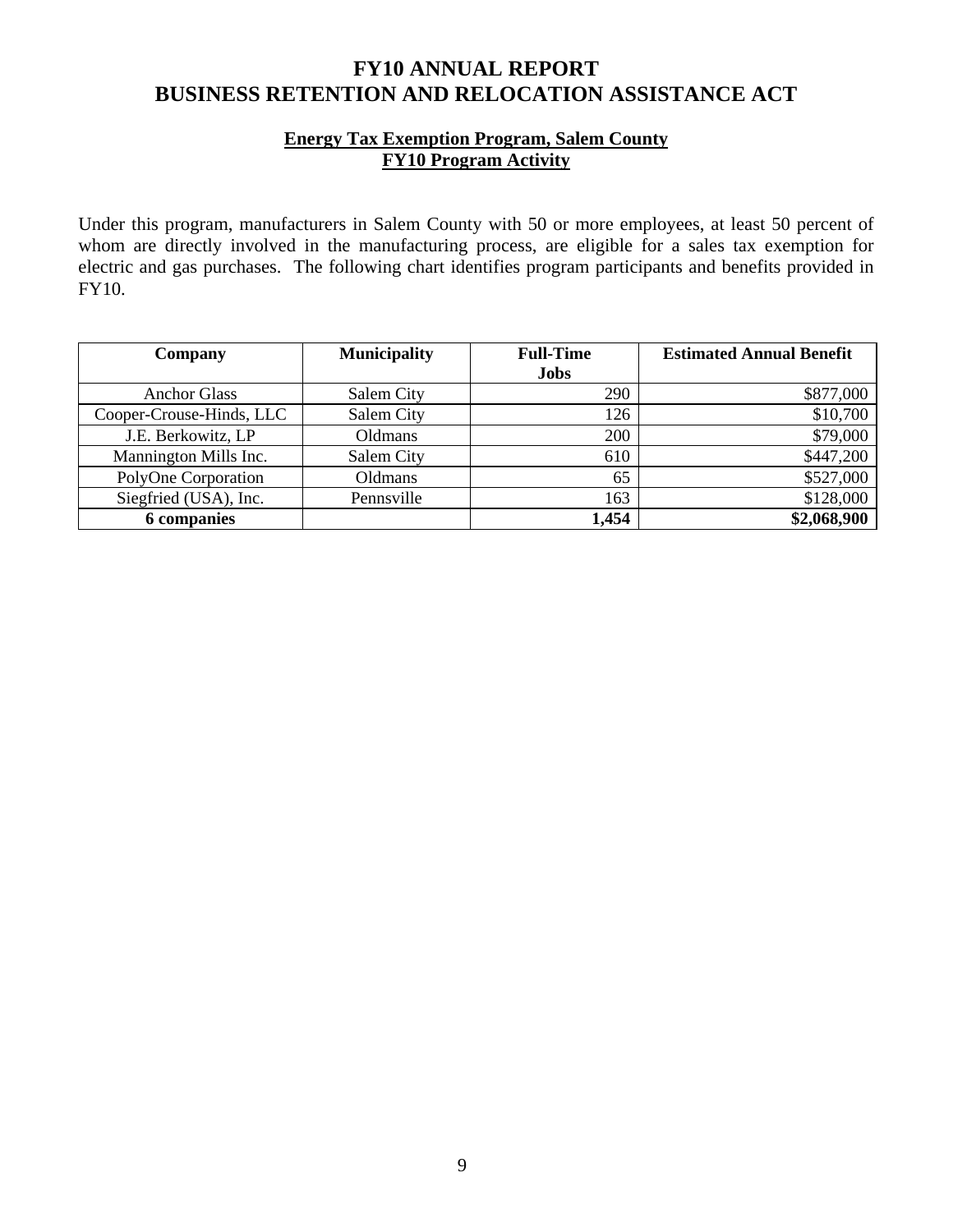#### **Business Retention and Relocation Assistance Grant Program** Exhibit A ‐ Executed Projects (Inception ‐ 6/30/2010)

|                                          |                   |                    | <b>Est BRRAG</b> | Est STX                       |                      |                             |                             |                        |            | Executed | <b>Est State</b>                 | Net Benefit to      |
|------------------------------------------|-------------------|--------------------|------------------|-------------------------------|----------------------|-----------------------------|-----------------------------|------------------------|------------|----------|----------------------------------|---------------------|
| <b>Company Name</b>                      | Program Type      |                    | <b>Benefit</b>   | <b>Benefit</b>                | <b>Retained Jobs</b> | <b>Capital Investment</b>   | Industry                    | <b>Relocation Site</b> | County     | Date     | Withholdings (5 yrs)             | $NJ(5 \text{ yrs})$ |
| Pinnacle Foods Group                     | BRRAG             | $\mathcal{S}$      | 186,200          |                               | 133                  | 4,670,000<br>S              | Food Mfg                    | Cherry Hill            | Camden     | 6/16/10  | $\mathcal{S}$<br>1,758,357       | 1,572,157           |
| ID Systems                               | <b>BRRAG</b>      | $\mathbf S$        | 60,500           |                               | 55                   | 400,000<br>-S               | Electronics                 | <b>TBD</b>             | <b>TBD</b> | 6/14/10  | -S<br>1,134,925                  | 1,074,425           |
| <b>Burlington Coat Factory</b>           | <b>BRRAG</b>      | $\mathcal{S}$      | 72,000           |                               | 60                   | 475,000<br>$\mathcal{S}$    | Apparel                     | <b>Edgewater Park</b>  | Burlington | 5/27/10  | 254,625<br>$\mathcal{S}$         | 182,625             |
| Williams Sonoma Direct                   | BRRAG             | S                  | 129,600          |                               | 108                  | 1,500,000<br>l \$           | Warehouse/Distribution      | TBD                    | ГBD        | 5/12/10  | 329,735<br>S                     | 200,135             |
| Diversified Foam Products                | BRRAG             | -S                 | 78,000           |                               | 60                   | 4,125,000<br>- 9            | Mfg                         | Woolwich Twp           | Gloucester | 4/22/10  | S<br>281,690                     | 203,690             |
| ImClone Systems                          | <b>BRRAG</b>      | $\mathcal{S}$      | 350,000          |                               | 250                  | 18,900,000<br>-9            | Biotech                     | Branchburg             | Somerset   | 2/10/10  | 6,000,000<br>$\mathcal{S}$       | 5,366,500           |
| The Chubb Corporation                    | <b>STX</b>        |                    |                  | 28,956,550<br>$\mathbf{s}$    | 1,300                | 413,665,000                 | Insurance                   | Readington             | Hunterdon  | 1/14/10  |                                  | (28,956,550)        |
| <b>Direct Cabinet Sales</b>              | <b>BRRAG</b>      | $\mathbf S$        | 62,400           |                               | 52                   | 682,880<br>l \$             | Cabinetry                   | S. Brunswick           | Middlesex  | 1/5/10   | 326,008<br>S                     | 263,608             |
| Wyndham Phase I                          | <b>BRRAG</b>      | -S                 | 1,557,000        |                               | 1,038                | 16,372,500<br>-S            | Hospitality                 | Parsippany             | Morris     | 12/17/09 | -S<br>21,645,675                 | 19,504,177          |
| American Van Equipment                   | <b>BRRAG</b>      | S                  | 89,700           |                               | 69                   | 7,500,000<br>$\mathcal{S}$  | Equip Mfg                   | Lakewood               | Ocean      | 11/24/09 | S<br>1,490,000                   | 1,400,300           |
| InVentiv Health                          | BRRAG             | S                  | 519,000          |                               | 346                  | 9,500,000                   | Pharma                      | Franklin Township      | Somerset   | 10/14/09 | S<br>6,000,000                   | 5,481,000           |
| Abbott Point of Care                     | BRRAG             | S                  | 246,400          |                               | 176                  | 3,000,000<br><b>S</b>       | Medical Device              | Princeton              | Mercer     | 9/24/09  | S<br>3,855,000                   | 3,608,600           |
| Global Aerospace                         | <b>BRRAG</b>      | -S                 | 176,400          |                               | 147                  | $\mathbf{s}$<br>850,000     | Insurance                   | Madison                | Morris     | 8/11/09  | -S<br>2,522,135                  | 2,345,735           |
| Dr. Leonard's Healthcare Corp            | <b>BRRAG</b>      | $\mathbf S$        | 88,800           |                               | 80                   | $\mathbf{s}$<br>500,000     | Healthcare                  | Edison                 | Middlesex  | 7/26/09  | $\mathbf S$<br>980,285           | 891,485             |
| KS Engineers                             | <b>BRRAG</b>      | $\mathbf S$        | 101,200          |                               | 92                   | 300,000<br>- 9              | Civil Engineering           | Newark                 | Essex      | 6/10/09  | -S<br>1,188,710                  | 1,087,510           |
| Zeus Industries                          | <b>BRRAG</b>      | $\mathcal{S}$      | 221,000          |                               | 170                  | $\mathcal{S}$<br>10,329,000 | Tubing Mfg                  | Branchburg             | Somerset   | 6/18/08  | -S<br>3,204,880                  | 2,983,880           |
| <b>MRS</b> Associates                    | <b>BRRAG</b>      | $\mathbf{\hat{S}}$ | 360,000          |                               | 300                  | 3,152,000                   | Collection Services         | Cherry Hill            | Camden     | 1/16/08  | 3,604,040<br>-S                  | 3,244,040           |
| Novo Nordisk                             | BRRAG, STX        | S                  | 420,000          | 1,387,680                     | 300                  | 20,000,000<br>- S           | Pharma                      | Plainsboro             | Middlesex  | 6/21/0   | 5,000,000<br>$\mathcal{L}$       | 3,192,320           |
| Maidenform                               | <b>BRRAG</b>      | -S                 | 302,400          |                               | 250                  | 500,000                     | Apparel                     | Iselin                 | Middlesex  | 10/18/06 | 4,544,355<br>-S                  | 4,241,955           |
| Louis Berger Group                       | BRRAG             | -S                 | 370,800          |                               | 309                  | 1,000,000<br>- 9            | <b>Engineering Services</b> | Morristown             | Morris     | 9/14/06  | S<br>3,325,000                   | 2,954,200           |
| Conopco/Unilever                         | BRRAG, STX        | S                  | 627,200          | 1,519,252<br>-S               | 448                  | 78,100,000<br>- S           | Food Mfg                    | Englewood Cliffs       | Bergen     | 9/14/06  | 49,500,000<br>S                  | 47, 353, 548        |
| Bayer                                    | BRRAG, STX        | $\mathbf{S}$       | 448,000          | 1,225,000                     | 320                  | 35,500,000<br>- S           | Pharma                      | Wayne                  | Passaic    | 9/14/06  | $\mathbf{s}$<br>10,000,000       | 8,327,000           |
| Deloitte & Touche                        | BRRAG, STX        | S                  | 1,233,000        | 1,010,331<br>$\mathbf{s}$     | 822                  | 39,161,000<br><b>S</b>      | <b>Financial Services</b>   | <b>TBD</b>             | Morris     | 7/24/06  | S<br>17,365,000                  | 15,121,669          |
| Novartis #3                              | BRRAG, STX        | -S                 | 1,588,500        | 11,060,671<br><sup>\$</sup>   | 1,059                | 538,300,000<br>-9           | Pharma                      | East Hanover           | Morris     | 6/7/06   | $\mathbf{s}$<br>24,542,325       | 11,893,154          |
| Bed Bath & Beyond                        | BRRAG, STX        | -S                 | 750,000          | 691,200                       | 500                  | 15,000,000<br>$\mathcal{S}$ | Distribution                | Woodbridge             | Middlesex  | 6/7/00   | 727,565<br>S                     | (713, 635)          |
| MetLife                                  | BRRAG, STX        | -S                 | 3,462,000        | 734,400<br><b>S</b>           | 2,308                | 36,000,000<br>- S           | <b>Financial Services</b>   | Bridgewater            | Somerset   | 2/1/06   | 45,850,000<br>S                  | 41,653,600          |
| Novartis #2                              | BRRAG, STX        | S                  | 750,000          | 2,208,840<br><b>S</b>         | 500                  | 147,000,000<br>l S          | Pharma                      | East Hanover           | Morris     | 10/5/05  | -S<br>15,969,000                 | 13,010,160          |
| Cadbury Adams                            | BRRAG, STX        | S                  | 349,700          | 155,376<br>l \$               | 269                  | 8,300,000<br><b>S</b>       | Confection Mfg              | Parsippany             | Morris     | 7/13/05  | 3,022,250<br>S                   | 2,517,174           |
| Rhodia                                   | <b>BRRAG</b>      | -S                 | 408,200          |                               | 314                  | 2,000,000<br>l \$           | Mfg                         | Cranbury               | Middlesex  | 7/13/05  | S<br>5,341,989                   | 4,933,789           |
| ISP Management & Building Materials Corp | BRRAG, STX        | -S                 | 1,305,000        | 336,600<br>$\mathbf{\hat{s}}$ | 870                  | 14,000,000<br>-9            | Mfg/R&D                     | Wayne/Parsippany       | Morris     | 6/1/05   | 6,525,000<br>S                   | 4,883,400           |
| McMaster-Carr                            | <b>BRRAG</b>      | $\mathcal{S}$      | 855,000          |                               | 570                  | $\mathcal{S}$<br>41,500,000 | Distribution/Warehouse      | Washington Twp         | Mercer     | 6/1/05   | -S<br>3,625,000                  | 2,770,000           |
| Eisai, Inc.                              | <b>BRRAG, STX</b> | $\mathbb{S}$       | 325,500          | 677,820                       | 250                  | 31,000,000<br>-S            | Pharma                      | Woodcliff Lake         | Bergen     | 6/1/05   | $\mathbf{\hat{S}}$<br>11,000,000 | 9,996,680           |
| Ernst & Young                            | BRRAG, STX        | \$                 | 1,503,000        | 2,165,145                     | 1,002                | 56,045,000<br>$\mathbf{s}$  | <b>Business Services</b>    | Secaucus               | Hudson     | 5/4/05   | S<br>12,015,965                  | 8,347,820           |
| Medarex                                  | BRRAG, STX        | -S                 | 390,000          | 960,000<br><b>S</b>           | 300                  | 40,000,000<br>$\mathcal{L}$ | Biotech                     | Bloomsbury             | Hunterdon  | 5/4/0    | 5,910,000<br>-S                  | 4,560,000           |
| Cingular (AT&T)                          | BRRAG, STX        | -S                 | 1,659,000        | 157,632<br>l \$               | 1,106                | 6,568,000<br><b>S</b>       | Telecom                     | Parsippany             | Morris     | 5/4/05   | $\mathbf S$<br>66,000,000        | 64,183,368          |
| Mellon LLC                               | BRRAG             | -S                 | 1,099,500        |                               | 733                  | 19,000,000<br>- S           | <b>Financial Services</b>   | Jersey City            | Hudson     | 5/4/05   | 10,500,000<br>-S                 | 9,400,500           |
| Celgene                                  | BRRAG, STX        | $\mathcal{S}$      | 345,800          | 81,096                        | 266                  | 4,900,000                   | Biotech                     | Summit                 | Union      | 4/6/05   | $\mathcal{S}$<br>16,000,000      | 15,573,104          |
| Novartis #1                              | BRRAG, STX        | S                  | 810,000          | 1,142,400<br>$\mathbf{s}$     | 540                  | 47,600,000 Pharma<br>l \$   |                             | East Hanover           | Morris     | 4/6/05   | S<br>7,786,800                   | 5,834,400           |